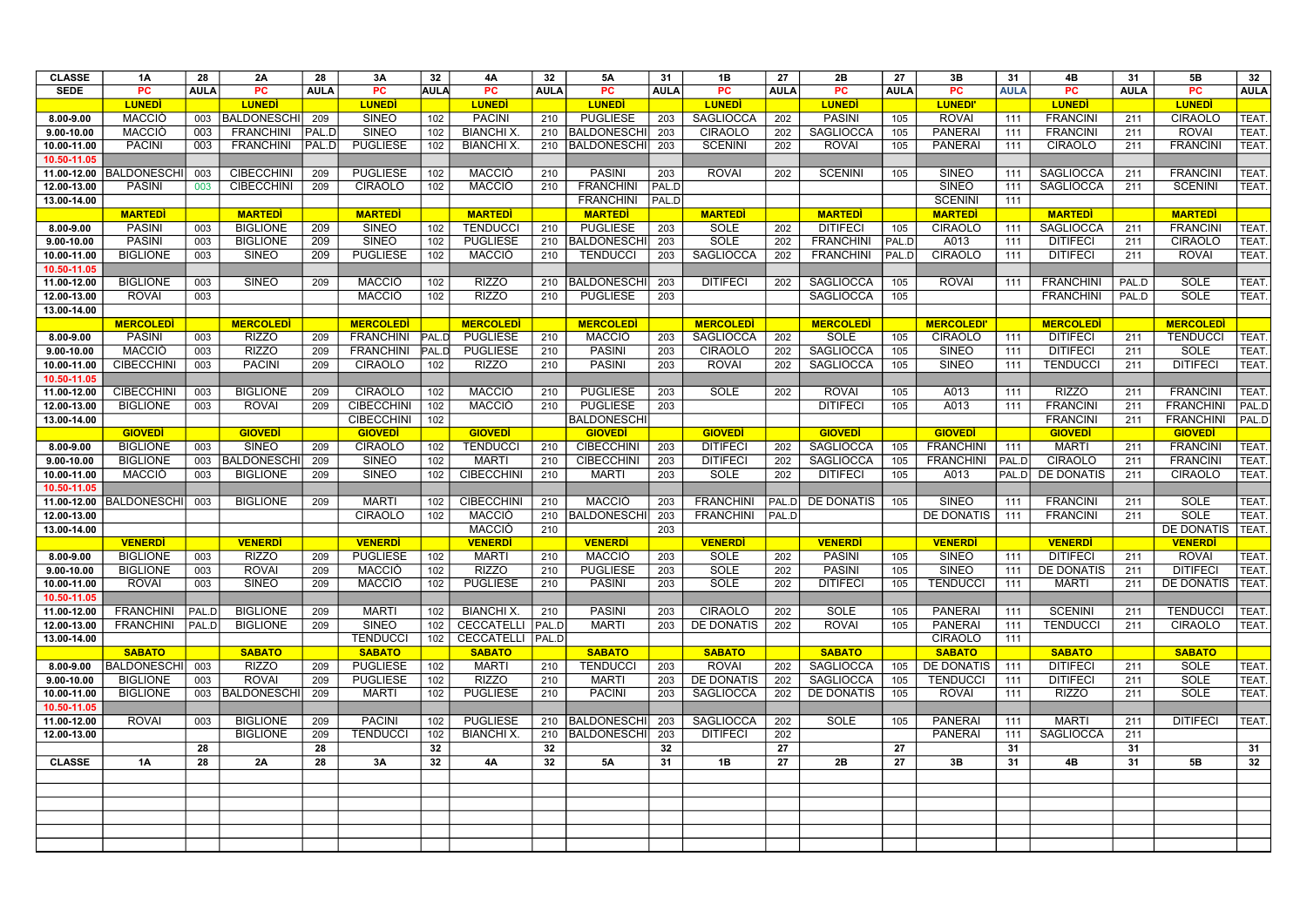| 1 <sup>C</sup>                      | 27          | 2C                                 | 27          | 3C                                   | 27          | 4C                                 | 27          | <b>5C</b>                        | 27          | 1D                                 | 27          | <b>2D</b>                            | 27          | 3D                               | 27          | 4D                                 | 27          | 5D                                  | 27             |
|-------------------------------------|-------------|------------------------------------|-------------|--------------------------------------|-------------|------------------------------------|-------------|----------------------------------|-------------|------------------------------------|-------------|--------------------------------------|-------------|----------------------------------|-------------|------------------------------------|-------------|-------------------------------------|----------------|
| <b>PC</b>                           | <b>AULA</b> | <b>PC</b>                          | <b>AULA</b> | <b>PC</b>                            | <b>AULA</b> | <b>PC</b>                          | <b>AULA</b> | <b>PC</b>                        | <b>AULA</b> | <b>PC</b>                          | <b>AULA</b> | <b>PC</b>                            | <b>AULA</b> | PC                               | <b>AULA</b> | PC                                 | <b>AULA</b> | <b>PC</b>                           | <b>AULA</b>    |
| <b>LUNEDI</b>                       |             | <b>LUNEDI</b>                      |             | <b>LUNED</b>                         |             | <b>LUNED</b>                       |             | <b>LUNED</b>                     |             | <b>LUNEDI</b>                      |             | <b>LUNED</b>                         |             | <b>LUNEDI</b>                    |             | <b>LUNED</b>                       |             | <b>LUNED</b>                        |                |
| d'EPIRO                             | 108         | <b>FERRACUT</b>                    | 110         | <b>SECCI</b>                         | PAL.D       | <b>ZANIERI</b>                     | 002         | <b>BIANCHI X</b>                 | 201         | <b>PUTIGNANO</b>                   | 008         | <b>DI MARCO</b>                      | 207         | <b>TARTAGLIA</b>                 | 103         | <b>CERINI</b>                      | 004         | <b>SCATURRO</b>                     | <b>LTM/001</b> |
| <b>GAUDIO</b>                       | 108         | <b>PACINI</b>                      | 110         | <b>SECCI</b>                         | PAL.D       | <b>ZANIERI</b>                     | 002         | d'EPIRO                          | 201         | <b>PUTIGNANO</b>                   | 008         | <b>DI MARCO</b>                      | 207         | <b>TARTAGLIA</b>                 | 103         | <b>CERINI</b>                      | 004         | <b>SCATURRO</b>                     | LTM/001        |
| <b>BALLERINI</b>                    | <b>LTM</b>  | <b>GAUDIO</b>                      | 110         | <b>ZANIERI</b>                       | 208         | <b>FERRACUTI</b>                   | 002         | <b>RAFFINI</b>                   | PAL.D       | <b>DI MARCO</b>                    | 008         | <b>PUTIGNANO</b>                     | 207         | <b>BARTOLONE</b>                 | 103         | <b>PASINI</b>                      | 004         | <b>TARTAGLIA</b>                    | 212            |
|                                     |             |                                    |             |                                      |             |                                    |             |                                  |             |                                    |             |                                      |             |                                  |             |                                    |             |                                     |                |
| <b>DEL BRAVO</b>                    | 108         | ABATANGELO                         | 110         | <b>PANERAI</b>                       | 208         | <b>SECCI</b>                       | PAL.D       | <b>RAFFINI</b>                   | PAL.D       | <b>SCATURRO</b>                    | <b>LTM</b>  | <b>PUTIGNANO</b>                     | 207         | <b>CERINI</b>                    | 103         | <b>TROVA</b>                       | 004         | <b>FERRACUTI</b>                    | 212            |
| DEL BRAVO                           | 108         | ABATANGELO                         | 110         | <b>PANERAI</b>                       | 208         | <b>SECCI</b>                       | PAL.D       | <b>ZANIERI</b>                   | 201         | <b>SCATURRO</b>                    | <b>LTM</b>  | <b>TROVA</b>                         | 207         | <b>CERINI</b>                    | 103         | <b>BIANCHI X.</b>                  | 004         | <b>FERRACUTI</b>                    | 212            |
|                                     |             |                                    |             |                                      |             |                                    |             |                                  |             |                                    |             |                                      |             |                                  |             |                                    |             |                                     |                |
| <b>MARTEDI</b>                      |             | <b>MARTEDI</b>                     |             | <b>MARTEDI</b>                       |             | <b>MARTEDI</b>                     |             | <b>MARTEDI</b>                   |             | <b>MARTEDI</b>                     |             | <b>MARTEDI</b>                       |             | <b>MARTED</b>                    |             | <b>MARTEDI</b>                     |             | <b>MARTED</b>                       |                |
| <b>BALDONESCHI</b>                  | 108         | <b>CIBECCHINI</b>                  | 110         | <b>FERRACUTI</b>                     | 208         | PUTIGNANO                          | 002         | ABATANGELO                       | 201         | <b>CERINI</b>                      | 008         | <b>SCATURRO</b>                      | <b>LTM</b>  | <b>SECCI</b>                     | PAL.D       | <b>TARTAGLIA</b>                   | 004         | <b>RIZZO</b>                        | 212            |
| d'EPIRO                             | 108         | <b>CIBECCHINI</b>                  | 110         | <b>GAUDIO</b>                        | 208         | <b>PUTIGNANO</b>                   | 002         | ABATANGELO                       | 201         | <b>CERINI</b>                      | 008         | <b>SCATURRO</b>                      | <b>LTM</b>  | <b>SECCI</b>                     | PAL.D       | <b>TARTAGLIA</b>                   | 004         | <b>FERRACUTI</b>                    | 212            |
| <b>CIBECCHINI</b>                   | 108         | d'EPIRO                            | 110         | ABATANGELO                           | 208         | <b>GAUDIO</b>                      | 002         | PUTIGNANO                        | 201         | <b>BOTTERI</b>                     | 008         | <b>CERINI</b>                        | 207         | <b>SCATURRO</b>                  | <b>LTM</b>  | <b>SECCI</b>                       | PAL.D       | <b>RIZZO</b>                        | 212            |
|                                     |             |                                    |             |                                      |             |                                    |             |                                  |             |                                    |             |                                      |             |                                  |             |                                    |             |                                     |                |
| <b>CIBECCHINI</b>                   | 108         | d'EPIRO                            | 110         | ABATANGELO                           | 208         | <b>PACINI</b>                      | 002         | PUTIGNANO                        | 201         | <b>TARTAGLIA</b>                   | 008         | <b>CERINI</b>                        | 207         | <b>SCATURRO</b>                  | <b>LTM</b>  | <b>SECCI</b>                       | PAL.D       | <b>BOTTERI</b>                      | 212            |
|                                     |             |                                    |             |                                      |             |                                    |             |                                  |             |                                    |             |                                      |             |                                  |             |                                    |             |                                     |                |
|                                     |             |                                    |             |                                      |             |                                    |             |                                  |             |                                    |             |                                      |             |                                  |             |                                    |             |                                     |                |
| <b>MERCOLEDI</b>                    |             | <b>MERCOLEDI</b>                   |             | <b>MERCOLEDI</b>                     |             | <b>MERCOLEDI'</b>                  |             | <b>MERCOLEDI</b>                 |             | <b>MERCOLEDI</b>                   |             | <b>MERCOLEDI</b>                     |             | <b>MERCOLEDI</b>                 |             | <b>MERCOLEDI</b>                   |             | <b>MERCOLEDI</b>                    |                |
| ABATANGELO                          | 108         | <b>FERRACUTI</b>                   | 110         | <b>ZANIERI</b>                       | 208         | <b>PIGLIAPOCO</b>                  | 002         | <b>PACINI</b>                    | 201         | <b>DI MARCO</b>                    | 008         | <b>BOTTERI</b>                       | 207         | <b>BARTOLONE</b>                 | 103         | PUTIGNANO                          | 004         | <b>FENSI</b>                        | 212            |
| ABATANGELO                          | 108         | <b>FERRACUTI</b>                   | 110         | <b>ZANIERI</b>                       | 208         | d'EPIRO                            | 002         | <b>PANERAI</b>                   | 201         | <b>SECCI</b>                       | PAL.D       | <b>BOTTERI</b>                       | 207         | <b>BARTOLONE</b>                 | 103         | PUTIGNANO                          | 004         | <b>FENSI</b>                        | 212            |
| <b>BALLERINI</b>                    | <b>LTM</b>  | <b>ZANIERI</b>                     | 110         | d'EPIRO                              | 208         | ABATANGELO                         | 002         | <b>PANERAI</b>                   | 201         | <b>SECCI</b>                       | PAL.D       | <b>DI MARCO</b>                      | 207         | <b>BOTTERI</b>                   | 103         | <b>PIGLIAPOCO</b>                  | 004         | <b>FERRACUTI</b>                    | 212            |
|                                     |             |                                    |             |                                      |             |                                    |             |                                  |             |                                    |             |                                      |             |                                  |             |                                    |             |                                     |                |
| <b>BALDONESCHI</b>                  | 108         | <b>FERRACUT</b>                    | 110         | <b>BALLERINI</b>                     |             | LTM   ABATANGELO                   | 002         | d'EPIRO                          | 201         | <b>DI MARCO</b>                    | 008         | <b>SECCI</b>                         | l PAL.D     | <b>PUTIGNANO</b>                 | 103         | <b>PACINI</b>                      | 004         | <b>TARTAGLIA</b>                    | 212            |
| <b>BALDONESCHI</b>                  | 108         | d'EPIRO                            | 110         | <b>BALLERINI</b>                     | LTM         | <b>ZANIERI</b>                     | 002         | <b>TENDUCCI</b>                  | 201         | <b>PACINI</b>                      | 008         | <b>SECCI</b>                         | PAL.D       | <b>PUTIGNANO</b>                 | 103         | <b>PASINI</b>                      | 004         | <b>TARTAGLIA</b>                    | 212            |
|                                     |             |                                    |             |                                      |             |                                    |             |                                  |             |                                    |             |                                      |             |                                  |             |                                    |             |                                     |                |
| <b>GIOVEDI</b>                      |             | <b>GIOVEDI</b>                     |             | <b>GIOVEDI</b>                       |             | <b>GIOVEDI</b>                     |             | <b>GIOVEDI</b>                   |             | <b>GIOVEDI</b>                     |             | <b>GIOVED</b>                        |             | <b>GIOVEDI</b>                   |             | <b>GIOVEDI</b>                     |             | <b>GIOVEDI</b>                      |                |
| <b>BALDONESCHI</b><br><b>PACINI</b> | 108         | <b>FERRACUT</b><br><b>FERRACUT</b> | 110         | <b>PUTIGNANO</b><br><b>PUTIGNANO</b> | 208         | <b>PIGLIAPOCO</b><br><b>GAUDIO</b> | 002         | <b>ZANIERI</b><br><b>ZANIERI</b> | 201         | <b>DI MARCO</b><br><b>MOSCHENI</b> | 008         | <b>TARTAGLIA</b><br><b>TARTAGLIA</b> | 207         | <b>PACINI</b><br><b>DI MARCO</b> | 103         | <b>SCATURRO</b><br><b>SCATURRO</b> | <b>LTM</b>  | <b>BOTTERI</b><br><b>PIGLIAPOCO</b> | 212            |
| <b>ZANIERI</b>                      | 108         | <b>PUTIGNANO</b>                   | 110         | <b>GAUDIO</b>                        | 208         | <b>FERRACUTI</b>                   | 002         | <b>PANERAI</b>                   | 201         | <b>MOSCHENI</b>                    | 008         | <b>PACINI</b>                        | 207         | <b>DI MARCO</b>                  | 103         | <b>PIGLIAPOCO</b>                  | <b>LTM</b>  | <b>SECCI</b>                        | 212            |
|                                     | 108         |                                    | 110         |                                      | 208         |                                    | 002         |                                  | 201         |                                    | 008         |                                      | 207         |                                  | 103         |                                    | 004         |                                     | PAL.D          |
| <b>GAUDIO</b>                       | 108         | <b>PUTIGNANO</b>                   | 110         | <b>FERRACUTI</b>                     | 208         | ABATANGELO                         | 002         | <b>PANERAI</b>                   | 201         | <b>TARTAGLIA</b>                   | 008         | <b>DI MARCO</b>                      | 207         | <b>BARTOLONE</b>                 | 103         | <b>PIGLIAPOCO</b>                  | 004         | <b>SECCI</b>                        | PAL.D          |
|                                     |             |                                    |             |                                      |             |                                    |             |                                  |             |                                    |             |                                      |             |                                  |             |                                    |             |                                     |                |
|                                     |             |                                    |             |                                      |             |                                    |             |                                  |             |                                    |             |                                      |             |                                  |             |                                    |             |                                     |                |
| <b>VENERD</b>                       |             | <b>VENERDI</b>                     |             | <b>VENERDI</b>                       |             | <b>VENERDI</b>                     |             | <b>VENERDI</b>                   |             | <b>VENERD</b>                      |             | <b>VENERDI</b>                       |             | <b>VENERD</b>                    |             | <b>VENERDI</b>                     |             | <b>VENERDI</b>                      |                |
| <b>SECCI</b>                        |             | PAL.D ABATANGELO                   | 110         | <b>ZANIERI</b>                       | 208         | <b>FERRACUTI</b>                   | 002         | <b>BIANCHI X.</b>                | 201         | <b>TARTAGLIA</b>                   | 008         | <b>CIBECCHINI</b>                    | 207         | <b>DI MARCO</b>                  | 103         | <b>BOTTERI</b>                     | 004         | <b>FERI</b>                         | 212            |
| <b>SECCI</b>                        | PAL.D       | <b>GAUDIO</b>                      | 110         | ABATANGELO                           | 208         | <b>FERRACUTI</b>                   | 002         | <b>ZANIERI</b>                   | 201         | <b>DI MARCO</b>                    | 008         | <b>CIBECCHINI</b>                    | 207         | <b>TARTAGLIA</b>                 | 103         | <b>BIANCHI X.</b>                  | 004         | <b>FERI</b>                         | 212            |
| <b>PUTIGNANO</b>                    | 108         | <b>FERRACUTI</b>                   | 110         | d'EPIRO                              | 208         | <b>ZANIERI</b>                     | 002         | ABATANGELO LTM/001               |             | <b>CIBECCHINI</b>                  | 008         | <b>TARTAGLIA</b>                     | 207         | <b>BOTTERI</b>                   | 103         | <b>BIANCHI X.</b>                  | 004         | PIGLIAPOCO                          | 212            |
|                                     |             |                                    |             |                                      |             |                                    |             |                                  |             |                                    |             |                                      |             |                                  |             |                                    |             |                                     |                |
| <b>PUTIGNANO</b>                    | 108         | <b>SECCI</b>                       | PAL.D       | <b>FERRACUTI</b>                     | 208         | d'EPIRO                            | 002         | <b>SCATURRO</b>                  | LTM/001     | <b>CIBECCHINI</b>                  | 008         | <b>DI MARCO</b>                      | 207         | <b>MOSCHENI</b>                  | 103         | <b>PIGLIAPOCO</b>                  | 004         | <b>RIZZO</b>                        | 212            |
| <b>ABATANGELO</b>                   | 108         | <b>SECCI</b>                       | PAL.D       | <b>FERRACUTI</b>                     | 208         | <b>PIGLIAPOCO</b>                  | 002         | <b>SCATURRO</b>                  | 201         | <b>BOTTERI</b>                     | 008         | <b>DI MARCO</b>                      | 207         | <b>MOSCHENI</b>                  | 103         | <b>TARTAGLIA</b>                   | 004         | <b>RIZZO</b>                        | 212            |
|                                     |             |                                    |             |                                      |             |                                    |             |                                  |             |                                    |             |                                      |             |                                  |             |                                    |             |                                     |                |
| <b>SABATO</b>                       |             | <b>SABATO</b>                      |             | <b>SABATO</b>                        |             | <b>SABATO</b>                      |             | <b>SABATO</b>                    |             | <b>SABATO</b>                      |             | <b>SABATO</b>                        |             | <b>SABATO</b>                    |             | <b>SABATO</b>                      |             | <b>SABATO</b>                       |                |
| <b>ZANIERI</b>                      | 108         | <b>BALLERINI</b>                   | LTM         | <b>PACINI</b>                        | 208         | <b>PIGLIAPOCO</b>                  | 002         | d'EPIRO                          | 201         | <b>CERINI</b>                      | 008         | <b>DI MARCO</b>                      | 207         | <b>MOSCHENI</b>                  | 103         | <b>BIANCHI X.</b>                  | 004         | <b>FENSI</b>                        | 212            |
| <b>ZANIERI</b>                      | 108         | <b>BALLERINI</b>                   | LTM         | <b>PANERAI</b>                       | 208         | d'EPIRO                            | 002         | <b>BIANCHI X.</b>                | 201         | <b>DI MARCO</b>                    | 008         | <b>CERINI</b>                        | 207         | <b>MOSCHENI</b>                  | 103         | <b>TROVA</b>                       | 004         | <b>PACINI</b>                       | 212            |
| d'EPIRO                             | 108         | <b>ZANIERI</b>                     | 110         | <b>PANERAI</b>                       | 208         | <b>BALLERINI</b>                   | LTM         | <b>BIANCHI X.</b>                | 201         | <b>DI MARCO</b>                    | 008         | <b>TROVA</b>                         | 207         | <b>CERINI</b>                    | 103         | <b>BOTTERI</b>                     | 004         | <b>PIGLIAPOCO</b>                   | 212            |
|                                     |             |                                    |             |                                      |             |                                    |             |                                  |             |                                    |             |                                      |             |                                  |             |                                    |             |                                     |                |
| DEL BRAVO                           | 108         | <b>ZANIERI</b>                     | 110         | d'EPIRO                              | 208         | <b>BALLERINI</b>                   | LTM         | <b>TENDUCCI</b>                  | 201         | <b>MOSCHENI</b>                    | 008         | <b>TROVA</b>                         | 207         | <b>DI MARCO</b>                  | 103         | <b>CERINI</b>                      | 004         | PIGLIAPOCO                          | 212            |
|                                     |             |                                    |             |                                      |             |                                    |             |                                  |             |                                    |             |                                      |             |                                  |             |                                    |             |                                     |                |
|                                     | 27          |                                    | 27          |                                      | 27          |                                    | 27          |                                  | 27          |                                    | 27          |                                      | 27          |                                  | 27          |                                    | 27          |                                     | 27             |
| 1C                                  | 27          | 2C                                 | 27          | 3C                                   | 27          | 4C                                 | 27          | <b>5C</b>                        | 27          | 1D                                 | 27          | 2D                                   | 27          | 3D                               | 27          | 4D                                 | 27          | 5D                                  | 27             |
|                                     |             |                                    |             |                                      |             |                                    |             |                                  |             |                                    |             |                                      |             |                                  |             |                                    |             |                                     |                |
|                                     |             |                                    |             |                                      |             |                                    |             |                                  |             |                                    |             |                                      |             |                                  |             |                                    |             |                                     |                |
|                                     |             |                                    |             |                                      |             |                                    |             |                                  |             |                                    |             |                                      |             |                                  |             |                                    |             |                                     |                |
|                                     |             |                                    |             |                                      |             |                                    |             |                                  |             |                                    |             |                                      |             |                                  |             |                                    |             |                                     |                |
|                                     |             |                                    |             |                                      |             |                                    |             |                                  |             |                                    |             |                                      |             |                                  |             |                                    |             |                                     |                |
|                                     |             |                                    |             |                                      |             |                                    |             |                                  |             |                                    |             |                                      |             |                                  |             |                                    |             |                                     |                |
|                                     |             |                                    |             |                                      |             |                                    |             |                                  |             |                                    |             |                                      |             |                                  |             |                                    |             |                                     |                |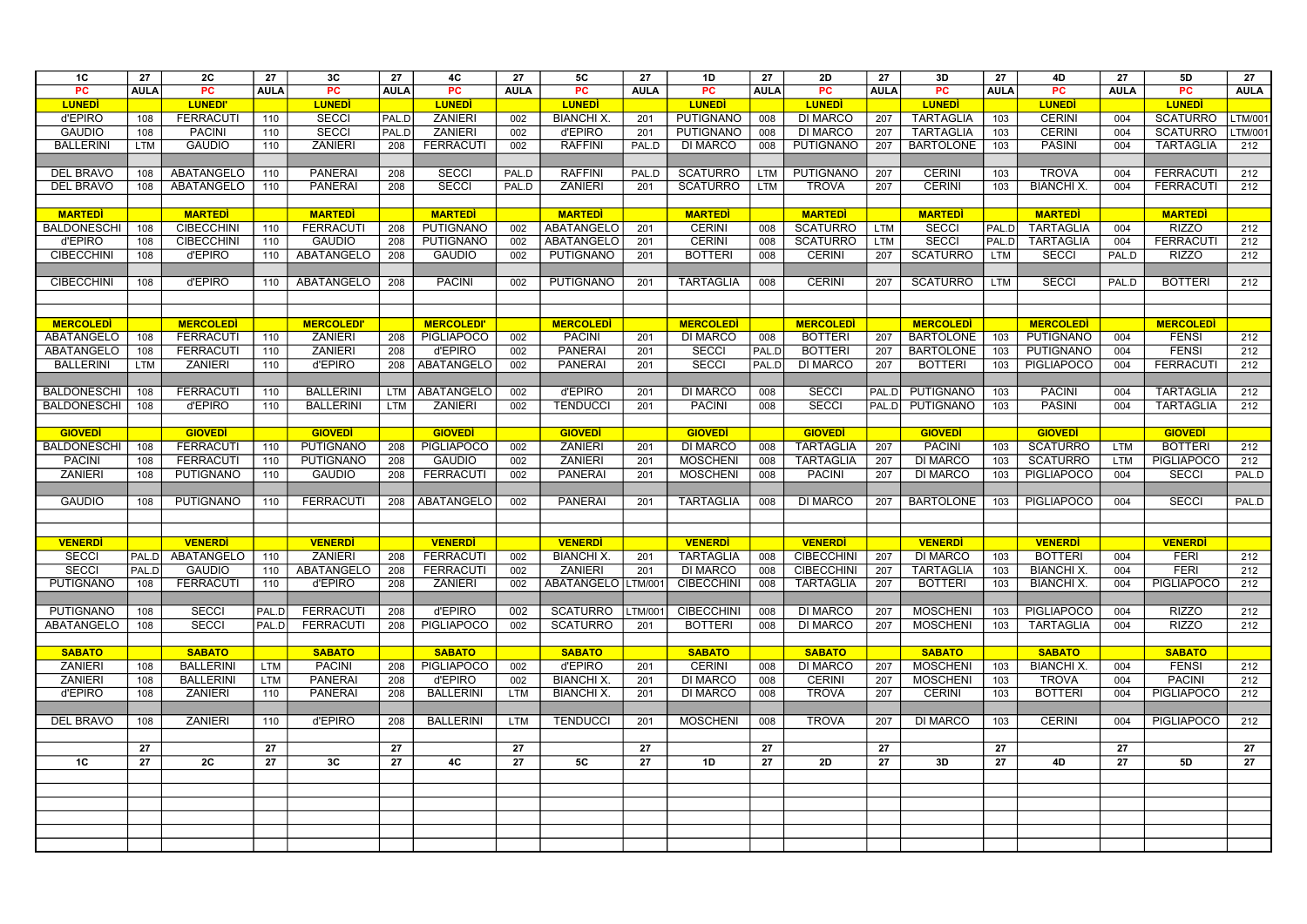| 2E                 | 27          | 3E                               | 27          | 4E                     | 27          | <b>ALTERNATIVA</b> |                  |             |                  |             |  |  |  |  |  |
|--------------------|-------------|----------------------------------|-------------|------------------------|-------------|--------------------|------------------|-------------|------------------|-------------|--|--|--|--|--|
| PC                 | <b>AULA</b> | PC                               | <b>AULA</b> | PC                     | <b>AULA</b> | <b>SEDE</b>        | <b>PC</b>        | <b>AULA</b> | <b>PC</b>        | <b>AULA</b> |  |  |  |  |  |
| <b>LUNEDI</b>      |             | <b>LUNEDI</b>                    |             | <b>LUNED</b>           |             |                    | <b>LUNEDI</b>    |             | <b>LUNED</b>     |             |  |  |  |  |  |
|                    |             |                                  |             |                        |             |                    |                  |             |                  |             |  |  |  |  |  |
| <b>DEL BRAVO</b>   | 104         | <b>BARTOLONE</b>                 | 005         | <b>SALA</b>            | 205         | $8.00 - 9.00$      |                  |             |                  |             |  |  |  |  |  |
| ABATANGELO         | 104         | <b>BARTOLONE</b>                 | 005         | <b>SALA</b>            | 205         | $9.00 - 10.00$     |                  |             |                  |             |  |  |  |  |  |
| <b>ABATANGELO</b>  | 104         | <b>COTTONE</b>                   |             | 005   DEL BRAVO   205  |             | $ 10.00 - 11.00 $  |                  |             |                  |             |  |  |  |  |  |
|                    |             |                                  |             |                        |             | 10.50-11.05        |                  |             |                  |             |  |  |  |  |  |
| d'EPIRO            | 104         | <b>COTTONE</b>                   | 005         | TARTAGLIA   205        |             | $11.00 - 12.00$    |                  |             |                  |             |  |  |  |  |  |
| d'EPIRO            | 104         | <b>FENSI</b>                     | 005         | BARTOLONE 205          |             | 12.00-13.00        |                  |             |                  |             |  |  |  |  |  |
|                    |             |                                  |             |                        |             | 13.00-14.00        |                  |             |                  |             |  |  |  |  |  |
| <b>MARTEDI</b>     |             | <b>MARTEDI</b>                   |             | <b>MARTEDI</b>         |             |                    | <b>MARTEDI</b>   |             | <b>MARTEDI</b>   |             |  |  |  |  |  |
| <b>BOTTERI</b>     | 104         | <b>DEL BRAVO</b>                 | 005         | PACINI                 | 205         | $8.00 - 9.00$      |                  |             |                  |             |  |  |  |  |  |
| <b>PACINI</b>      | 104         | <b>DEL BRAVO</b>                 | 005         | MOSCHENI 205           |             | $9.00 - 10.00$     |                  |             |                  |             |  |  |  |  |  |
| <b>MOSCHENI</b>    | 104         | PACINI                           |             | 005   DEL BRAVO   205  |             | $10.00 - 11.00$    |                  |             |                  |             |  |  |  |  |  |
|                    |             |                                  |             |                        |             | 10.50-11.05        |                  |             |                  |             |  |  |  |  |  |
| <b>DEL BRAVO</b>   | 104         | <b>MOSCHENI</b>                  |             | 005   BARTOLONE   205  |             | $11.00 - 12.00$    |                  |             |                  |             |  |  |  |  |  |
|                    |             |                                  |             |                        |             | 12.00-13.00        |                  |             |                  |             |  |  |  |  |  |
|                    |             |                                  |             |                        |             | 13.00-14.00        |                  |             |                  |             |  |  |  |  |  |
|                    |             |                                  |             |                        |             |                    |                  |             |                  |             |  |  |  |  |  |
| <b>MERCOLEDI</b>   |             | <b>MERCOLEDI</b>                 |             | <b>MERCOLEDI</b>       |             |                    | <b>MERCOLEDI</b> |             | <b>MERCOLEDI</b> |             |  |  |  |  |  |
| CECCATELLI   PAL.D |             | <b>MOSCHENI</b>                  | 005         | SCATURRO LTM           |             | $8.00 - 9.00$      |                  |             |                  |             |  |  |  |  |  |
| CECCATELLI   PAL.D |             | <b>MOSCHENI</b>                  | 005         | SCATURRO   LTM         |             | $9.00 - 10.00$     |                  |             |                  |             |  |  |  |  |  |
| <b>MOSCHENI</b>    | 104         | <b>BARTOLONE</b>                 | 005         | TARTAGLIA   205        |             | $10.00 - 11.00$    |                  |             |                  |             |  |  |  |  |  |
|                    |             |                                  |             |                        |             | 10.50-11.05        |                  |             |                  |             |  |  |  |  |  |
| <b>DEL BRAVO</b>   | 104         | <b>FENSI</b>                     | 005         | MOSCHENI   205         |             | $11.00 - 12.00$    |                  |             |                  |             |  |  |  |  |  |
| <b>DEL BRAVO</b>   | 104         | <b>FENSI</b>                     | 005         | <b>SALA</b>            | 205         | 12.00-13.00        |                  |             |                  |             |  |  |  |  |  |
|                    |             |                                  |             |                        |             | 13.00-14.00        |                  |             |                  |             |  |  |  |  |  |
| <b>GIOVEDI</b>     |             | <b>GIOVEDI</b>                   |             | <b>GIOVEDI</b>         |             |                    | <b>GIOVEDI</b>   |             | <b>GIOVEDI</b>   |             |  |  |  |  |  |
| <b>MOSCHENI</b>    | 104         | <b>FERI</b>                      |             | 005   BARTOLONE   205  |             | $8.00 - 9.00$      |                  |             |                  |             |  |  |  |  |  |
| <b>ABATANGELO</b>  | 104         | FERI                             |             | 005   BARTOLONE   205  |             | $9.00 - 10.00$     |                  |             |                  |             |  |  |  |  |  |
| <b>SCATURRO</b>    | LTM         | <b>BARTOLONE</b>                 | 005         | TARTAGLIA   205        |             | $10.00 - 11.00$    |                  |             |                  |             |  |  |  |  |  |
|                    |             |                                  |             |                        |             | 10.50-11.05        |                  |             |                  |             |  |  |  |  |  |
| <b>SCATURRO</b>    | <b>LTM</b>  | <b>MOSCHENI</b>                  | 005         | <b>BOTTERI</b>         | 205         | 11.00-12.00        |                  |             |                  |             |  |  |  |  |  |
|                    |             |                                  |             |                        |             | 12.00-13.00        |                  |             |                  |             |  |  |  |  |  |
|                    |             |                                  |             |                        |             | $ 13.00 - 14.00 $  |                  |             |                  |             |  |  |  |  |  |
| <b>VENERDI</b>     |             | <b>VENERDI</b>                   |             | <b>VENERDI</b>         |             |                    | <b>VENERDI</b>   |             | <b>VENERDI</b>   |             |  |  |  |  |  |
| A053               | 104         | SCATURRO   LTM   DEL BRAVO   205 |             |                        |             | $8.00 - 9.00$      |                  |             |                  |             |  |  |  |  |  |
|                    |             |                                  |             |                        |             |                    |                  |             |                  |             |  |  |  |  |  |
| A053               | 104         | <b>SCATURRO</b>                  |             | LTM   DEL BRAVO   205  |             | $9.00 - 10.00$     |                  |             |                  |             |  |  |  |  |  |
| <b>DEL BRAVO</b>   | 104         | <b>COTTONE</b>                   |             | 005   MOSCHENI   205   |             | 10.00-11.00        |                  |             |                  |             |  |  |  |  |  |
|                    |             |                                  |             |                        |             | 10.50-11.05        |                  |             |                  |             |  |  |  |  |  |
| <b>DE DONATIS</b>  | 104         | <b>BOTTERI</b>                   | 005         | <b>FERI</b>            | 205         | $ 11.00 - 12.00 $  |                  |             |                  |             |  |  |  |  |  |
| d'EPIRO            | 104         | <b>DEL BRAVO</b>                 | 005         | <b>FERI</b>            | 205         | 12.00-13.00        |                  |             |                  |             |  |  |  |  |  |
|                    |             |                                  |             |                        |             | 13.00-14.00        |                  |             |                  |             |  |  |  |  |  |
| <b>SABATO</b>      |             | <b>SABATO</b>                    |             | <b>SABATO</b>          |             |                    | <b>SABATO</b>    |             | <b>SABATO</b>    |             |  |  |  |  |  |
| <b>BOTTERI</b>     | 104         | <b>DEL BRAVO</b>                 |             | 005   CECCATELLI PAL.D |             | $8.00 - 9.00$      |                  |             |                  |             |  |  |  |  |  |
| DEL BRAVO          | 104         | <b>BOTTERI</b>                   |             | 005   CECCATELLI PAL.D |             | $9.00 - 10.00$     |                  |             |                  |             |  |  |  |  |  |
| <b>DEL BRAVO</b>   | 104         | CECCATELLI PAL.D MOSCHENI   205  |             |                        |             | $10.00 - 11.00$    |                  |             |                  |             |  |  |  |  |  |
|                    |             |                                  |             |                        |             | 10.50-11.05        |                  |             |                  |             |  |  |  |  |  |
| <b>DE DONATIS</b>  | 104         | CECCATELLI   PAL.D               |             | BOTTERI                | 205         | 11.00-12.00        |                  |             |                  |             |  |  |  |  |  |
|                    |             |                                  |             |                        |             | 12.00-13.00        |                  |             |                  |             |  |  |  |  |  |
|                    | 27          |                                  | 27          |                        | 27          |                    |                  | $\mathbf 0$ |                  | $\mathbf 0$ |  |  |  |  |  |
| 2E                 | 27          | 3E                               | 27          | 4E                     | 27          | <b>CLASSE</b>      |                  |             |                  |             |  |  |  |  |  |
|                    |             |                                  |             |                        |             |                    |                  |             |                  |             |  |  |  |  |  |
|                    |             |                                  |             |                        |             |                    |                  |             |                  |             |  |  |  |  |  |
|                    |             |                                  |             |                        |             |                    |                  |             |                  |             |  |  |  |  |  |
|                    |             |                                  |             |                        |             |                    |                  |             |                  |             |  |  |  |  |  |
|                    |             |                                  |             |                        |             |                    |                  |             |                  |             |  |  |  |  |  |
|                    |             |                                  |             |                        |             |                    |                  |             |                  |             |  |  |  |  |  |
|                    |             |                                  |             |                        |             |                    |                  |             |                  |             |  |  |  |  |  |